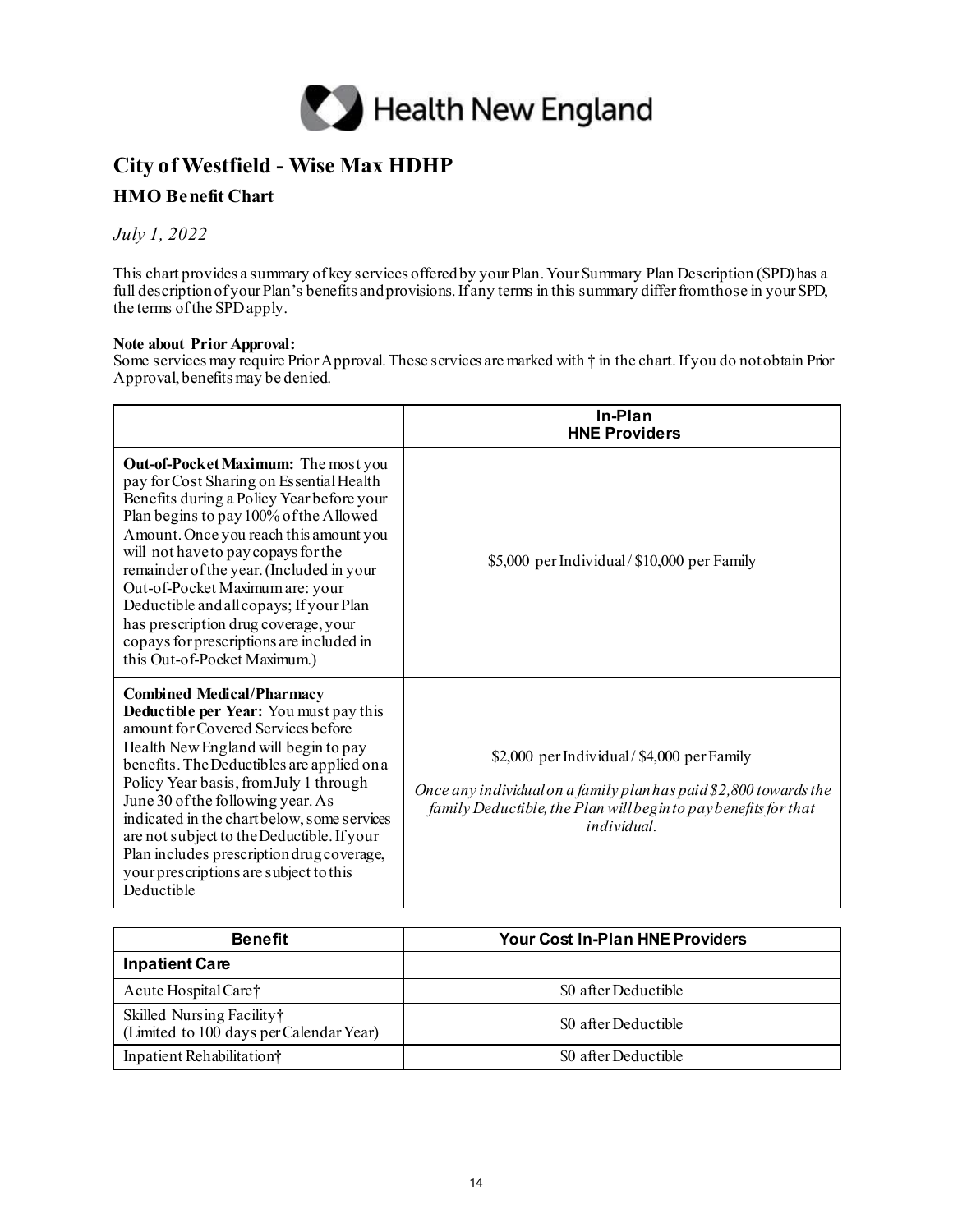| <b>Benefit</b>                                                                                                                                                                                                                                               | <b>Your Cost In-Plan HNE Providers</b>          |
|--------------------------------------------------------------------------------------------------------------------------------------------------------------------------------------------------------------------------------------------------------------|-------------------------------------------------|
| <b>Preventive Care</b>                                                                                                                                                                                                                                       |                                                 |
| <b>Adult Routine Exams</b>                                                                                                                                                                                                                                   | \$0                                             |
| Well Child Care                                                                                                                                                                                                                                              | \$0                                             |
| Child and Adult Routine Immunizations                                                                                                                                                                                                                        | \$0                                             |
| Routine Prenatal & Postpartum Care                                                                                                                                                                                                                           | \$0                                             |
| Routine Eye Exams<br>(Limited to 1 per Calendar Year)                                                                                                                                                                                                        | \$0                                             |
| Annual Gynecological Exams<br>(Limited to 1 per Calendar Year)                                                                                                                                                                                               | \$0                                             |
| Routine Mammograms<br>(Limited to 1 per Calendar Year)                                                                                                                                                                                                       | \$0                                             |
| Screening Colonoscopy or Sigmoidoscopy<br>(Limited to 1 every 5 Years)                                                                                                                                                                                       | \$0                                             |
| Nutritional Counseling<br>(Limited to 4 visits per Calendar Year)                                                                                                                                                                                            | \$0                                             |
| Preventive Screenings Listed under<br>"Outpatient Preventive Care" in the<br>Covered Benefits Section of the SPD                                                                                                                                             | \$0                                             |
| <b>Outpatient Care</b>                                                                                                                                                                                                                                       |                                                 |
| Primary Care Office Visit<br>(Non-Routine)                                                                                                                                                                                                                   | \$0 after Deductible                            |
| Specialist Care Office Visit                                                                                                                                                                                                                                 | \$0 after Deductible                            |
| Second Opinions                                                                                                                                                                                                                                              | \$0 after Deductible                            |
| Hearing Tests in Specialist Office or<br>Outpatient Facility (other than routine<br>screenings covered as part of your Annual<br>Routine Exam)                                                                                                               | \$0 after Deductible                            |
| Diabetic-Related Items:                                                                                                                                                                                                                                      |                                                 |
| <b>Outpatient Services</b><br>$\bullet$                                                                                                                                                                                                                      | \$0 after Deductible                            |
| Lab Services<br>$\bullet$                                                                                                                                                                                                                                    | \$0 after Deductible                            |
| Radiological Services<br>٠                                                                                                                                                                                                                                   | \$0 after Deductible                            |
| Durable Medical Equipment<br>$\bullet$<br>(some DME items require Prior<br>Approval)                                                                                                                                                                         | \$0 after Deductible                            |
| Individual Diabetic Education<br>$\bullet$                                                                                                                                                                                                                   | \$0                                             |
| Group Diabetic Education<br>$\bullet$                                                                                                                                                                                                                        | \$0                                             |
| <b>Emergency Room Care</b>                                                                                                                                                                                                                                   | \$0 after Deductible                            |
| Diagnostic Testing (some services,<br>including, but not limited to,<br>sigmoidoscopies, endoscopies,<br>colonoscopies, arthroscopies, needle<br>aspirations, and biopsies, are covered under<br>the Outpatient Surgical Services and<br>Procedures benefit) | \$0 after Deductible                            |
| Sleep Study†                                                                                                                                                                                                                                                 | \$0 after Deductible                            |
|                                                                                                                                                                                                                                                              | (without Prior Approval, Member pays all costs) |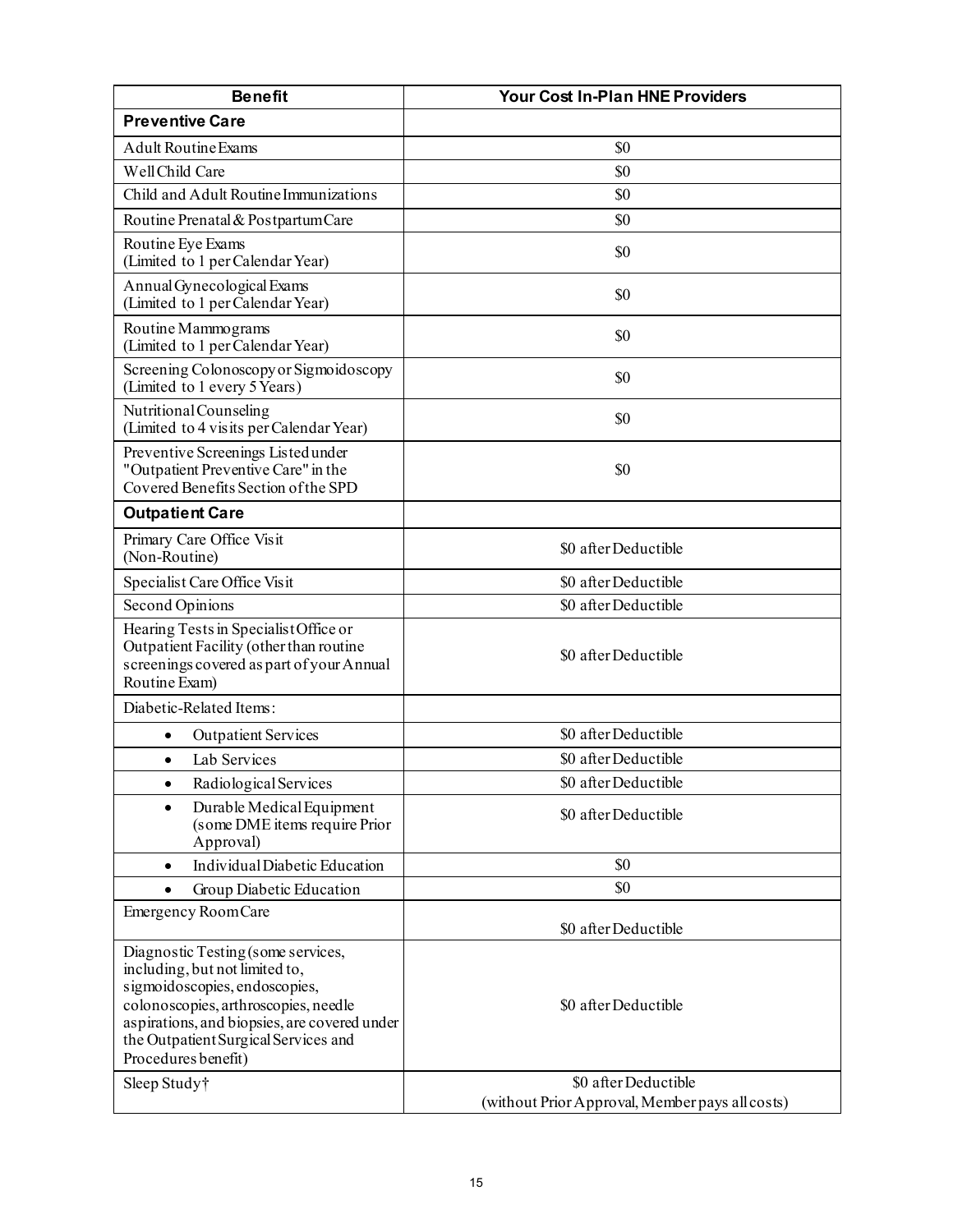| <b>Benefit</b>                                                                                                                                                                                                                                                                                                                                                                                                                                                           | <b>Your Cost In-Plan HNE Providers</b>                                  |
|--------------------------------------------------------------------------------------------------------------------------------------------------------------------------------------------------------------------------------------------------------------------------------------------------------------------------------------------------------------------------------------------------------------------------------------------------------------------------|-------------------------------------------------------------------------|
| Lab Services                                                                                                                                                                                                                                                                                                                                                                                                                                                             | \$0 after Deductible                                                    |
| Radiological Services: Ultrasound, X-rays,<br>Non-Routine Mammograms                                                                                                                                                                                                                                                                                                                                                                                                     | \$0 after Deductible                                                    |
| Diagnostic Imaging: CT Scans, MRIs,<br>MRAs, PET Scans, Nuclear Cardiac<br>Imaging†(Nuclear Cardiac Imaging<br>requires Prior Approval in all outpatient<br>settings, including outpatient facilities and<br>doctor's offices)                                                                                                                                                                                                                                           | \$0 after Deductible                                                    |
| Outpatient Short-Term Rehabilitation<br>Services (Limited to 60 visits per calendar<br>year for physical or occupational therapy.<br>The calendar year limit does not apply to<br>services that are part of a home health plan.<br>The limit also does not apply when services<br>are provided to treat autismspectrum<br>disorder. Services that are part of a home<br>health plan and services provided to treat<br>autismspectrumdisorder require Prior<br>Approval.) | \$0 after Deductible                                                    |
| Day Rehabilitation Program<br>(Limited to 15 full day or $\frac{1}{2}$ day sessions<br>per condition per lifetime)                                                                                                                                                                                                                                                                                                                                                       | \$0 after Deductible                                                    |
| Early Intervention Services (Covered for<br>children from birth to age 3.)                                                                                                                                                                                                                                                                                                                                                                                               | \$0 after Deductible                                                    |
| Applied Behavioral Analysis (ABA) to<br>treat Autism Spectrum Disorder†                                                                                                                                                                                                                                                                                                                                                                                                  | \$0 after Deductible                                                    |
| Surgical Services and Procedures in an<br>Outpatient Facility (Some services require<br>Prior Approval)                                                                                                                                                                                                                                                                                                                                                                  | \$0 after Deductible                                                    |
| Allergy Testing and Treatment                                                                                                                                                                                                                                                                                                                                                                                                                                            | \$0 after Deductible                                                    |
| Allergy Injections                                                                                                                                                                                                                                                                                                                                                                                                                                                       | \$0 after Deductible                                                    |
| <b>Infertility Services</b>                                                                                                                                                                                                                                                                                                                                                                                                                                              |                                                                         |
| Some infertility services are covered only<br>for Massachusetts and Connecticut<br>residents. Some services require Prior<br>Approval.                                                                                                                                                                                                                                                                                                                                   |                                                                         |
| Office Visit<br>$\bullet$                                                                                                                                                                                                                                                                                                                                                                                                                                                | \$0 after Deductible                                                    |
| Outpatient Surgery/Procedure †                                                                                                                                                                                                                                                                                                                                                                                                                                           | \$0 after Deductible<br>(without Prior Approval, Member pays all costs) |
| Lab Test<br>$\bullet$                                                                                                                                                                                                                                                                                                                                                                                                                                                    | \$0 after Deductible                                                    |
| Inpatient Care†                                                                                                                                                                                                                                                                                                                                                                                                                                                          | \$0 after Deductible<br>(without Prior Approval, Member pays all costs) |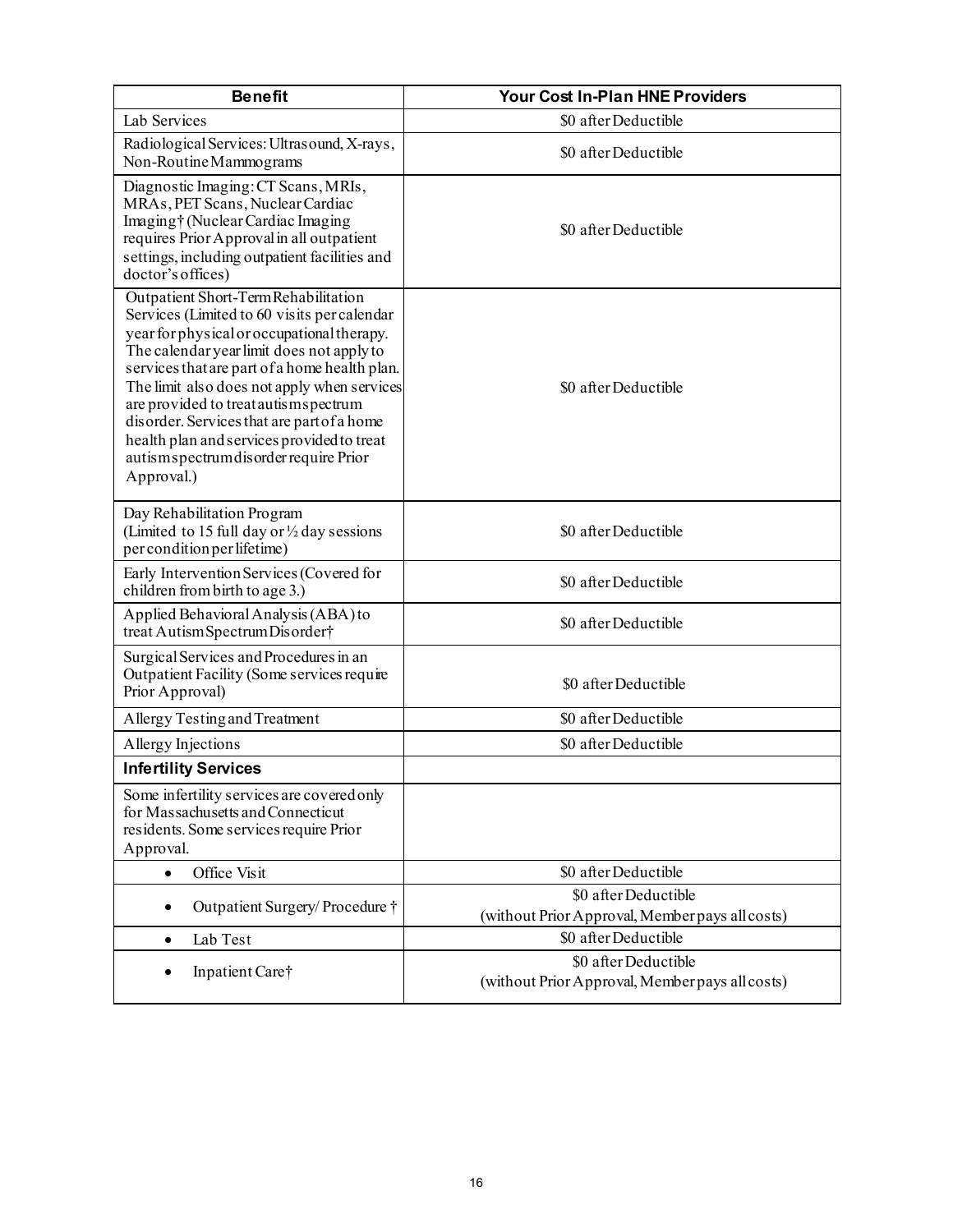| <b>Benefit</b>                                                                                                                                                                                           | <b>Your Cost In-Plan HNE Providers</b>                                  |
|----------------------------------------------------------------------------------------------------------------------------------------------------------------------------------------------------------|-------------------------------------------------------------------------|
| Non-Routine Prenatal and Postpartum Visit                                                                                                                                                                | \$0 after Deductible                                                    |
| Delivery/Hospital Care for Mother and<br>Child (Coverage for child limited to routine<br>newborn nursery charges. For continued<br>coverage, child must be enrolled within 30<br>days of date of birth.) | \$0 after Deductible                                                    |
| <b>Dental Services</b>                                                                                                                                                                                   |                                                                         |
| Surgical Treatment of Non-Dental<br>Conditions                                                                                                                                                           |                                                                         |
| <b>Emergency Dental Care</b>                                                                                                                                                                             |                                                                         |
| In a Doctor's or Dentist's Office<br>$\bullet$                                                                                                                                                           | \$0 after Deductible                                                    |
| In a Hospital<br>$\bullet$                                                                                                                                                                               | \$0 after Deductible                                                    |
| In an Outpatient Surgical<br>$\bullet$<br>Facility                                                                                                                                                       | \$0 after Deductible                                                    |
| Removal of impacted wisdom teeth                                                                                                                                                                         |                                                                         |
| In a Doctor's or Dentist's<br>$\bullet$<br>Office                                                                                                                                                        | \$0 after Deductible                                                    |
| <b>Other Services</b>                                                                                                                                                                                    |                                                                         |
| Home Health Care†                                                                                                                                                                                        | \$0 after Deductible                                                    |
| Hospice Services†                                                                                                                                                                                        | \$0 after Deductible                                                    |
| Durable Medical Equipment (some DME<br>items require Prior Approval)                                                                                                                                     | \$0 after Deductible                                                    |
| Prosthetic Devices†                                                                                                                                                                                      | \$0 after Deductible<br>(without Prior Approval, Member pays all costs) |
| Ambulance and Transportation Services<br>(non-emergency transportation requires<br>Prior Approval)                                                                                                       | \$0 after Deductible                                                    |
| Kidney Dialysis                                                                                                                                                                                          | \$0 after Deductible                                                    |
| Nutritional Support † (not covered without<br>Prior Approval)                                                                                                                                            | \$0 after Deductible                                                    |
| Cardiac Rehabilitation                                                                                                                                                                                   | \$0 after Deductible                                                    |
| Wigs (Scalp Hair Prostheses) for hair loss<br>due to treatment of any form of cancer or<br>leukemia. (Limited to 1 prosthesis per<br>Calendar Year)                                                      | \$0 after Deductible                                                    |
| Speech, Hearing, and Language Disorders†<br>(Prior Approval is required for speech<br>therapy services after the initial<br>evaluation.)                                                                 | \$0 after Deductible                                                    |